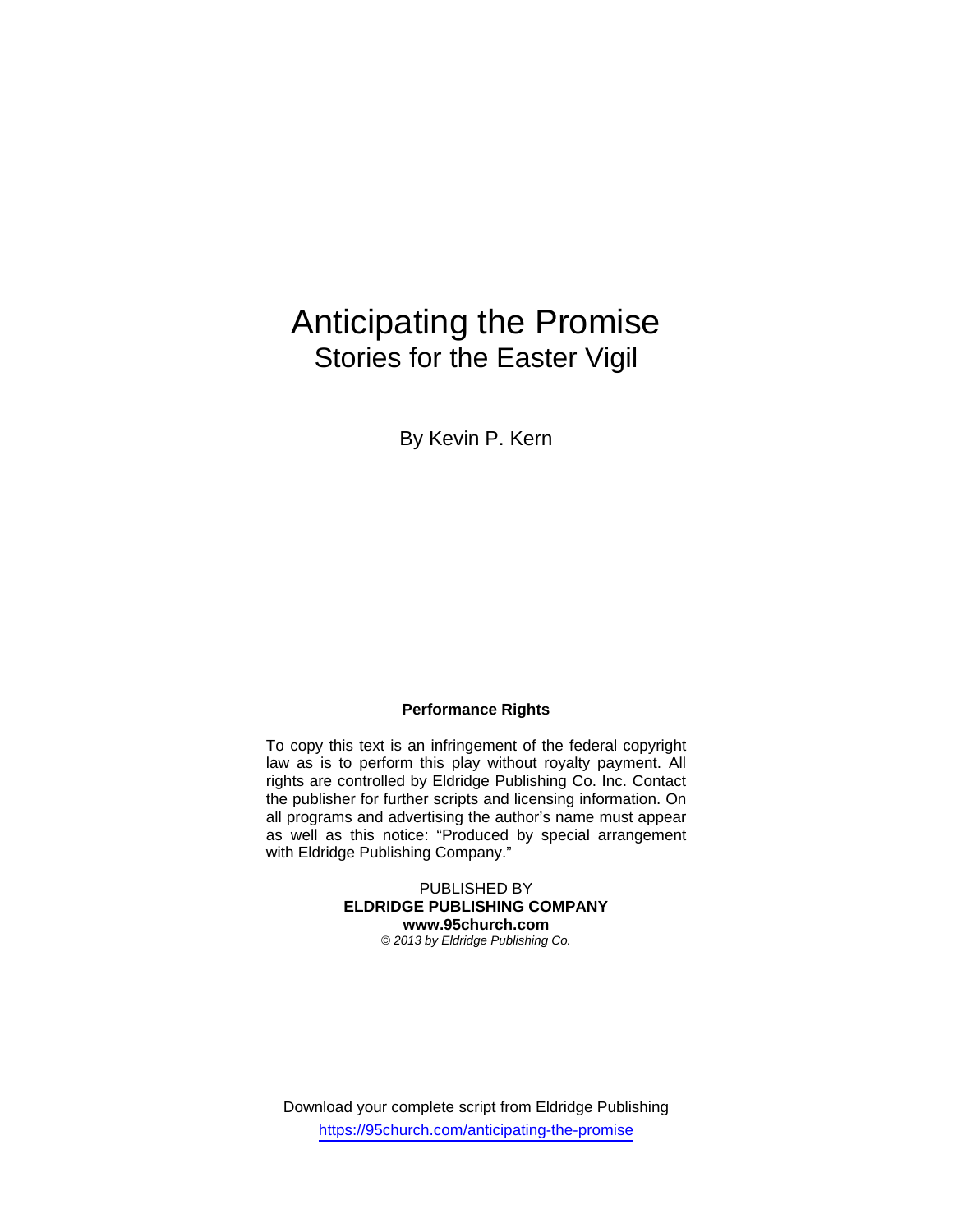*Anticipating the Promise Stories for the Easter Vigil - 2 -* 

## **DEDICATION**

*For Joe and Shana Kern, who first told me the stories.* 

#### **STORY OF THE PLAY**

Celebrate the Resurrection of Jesus with this Easter vigil play. A cast of four readers brings the Bible to life, and into our modern lives. A troupe of players move among the readers, illuminating the text with movement and pantomime. Six individual Bible stories are dramatically portrayed, including Creation, Abraham and Isaac, Noah and the Flood, Crossing the Red Sea, The Promise of an Abundant Life, and The Three Men in the Fiery Furnace. *Anticipating the Promise* reminds us that these ancient stories still matter to a modern audience.

Flexible cast of 4, no gender requirements. Run time 15 minutes.

## **Premiere Performance**

*Anticipating The Promise* was first presented at Abiding Savior Lutheran Church in Alliance, Ohio, March 2013.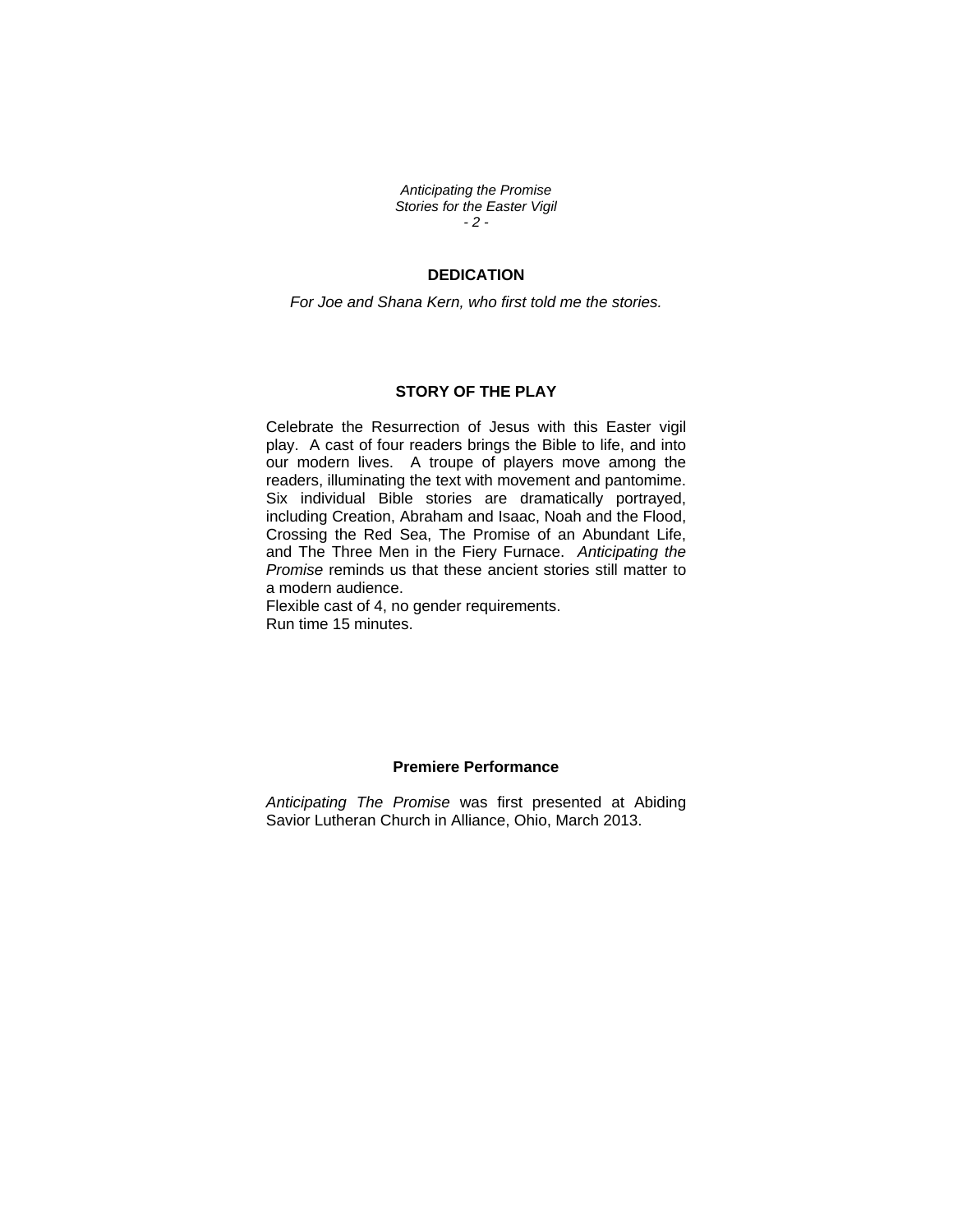*Anticipating the Promise Stories for the Easter Vigil - 3 -* 

## **CASTING:**

#### *(4 readers and ensemble of players)*

The script makes use of 4 readers, identified in the text as A, B, C, and D. This work is best presented when there is a balance of voices, including young, old, male and female. The script also refers to the action of an ensemble identified as players. Variety seems to work well when casting the ensemble.

## **STAGING:**

The Readers may be staged anywhere, although ideally they are placed where they can be seen by the audience.

This piece can be done in the round or in a thrust configuration to provide as intimate a setting as possible, although any space may be used.

The playing area starts off empty, except a  $2' \times 2' \times 6''$  box with sand, which sits in the middle of the space. One large candle is in the sand. Long pieces of blue, red, and brown fabric encircle the sandbox.

## **LIGHTING:**

The lights are dim. The Players enter the space in silence with lighted candles, which they place in the sand, around the large candle to create a campfire illusion.

## **ACTION:**

The action should transition more or less seamlessly from one story to another, although the titles may be listed in the bulletin or program.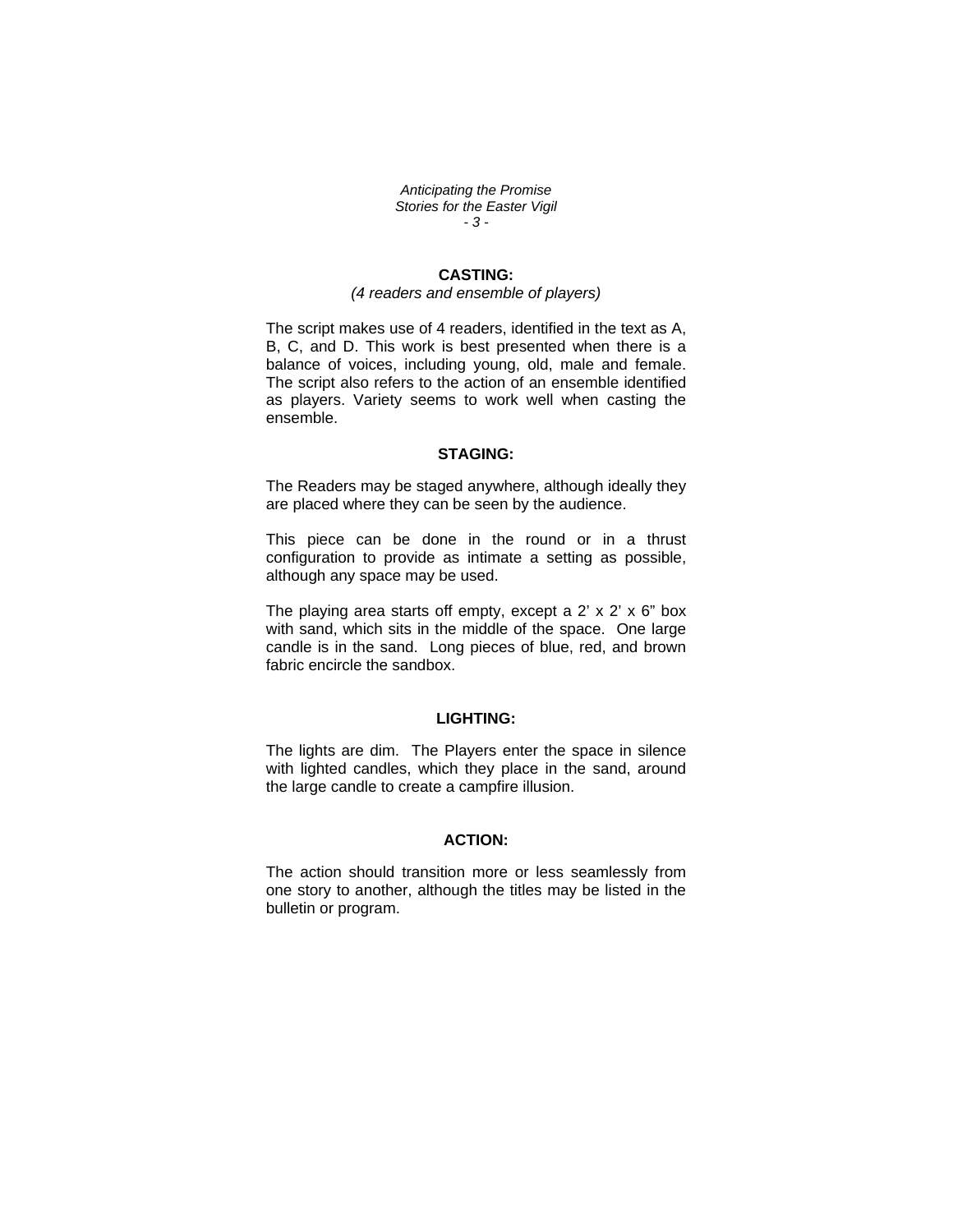*Anticipating the Promise Stories for the Easter Vigil - 4 -* 

## **I. THE CREATION GENESIS 1:1 – 2:2**

- **A:** "A need to tell and hear stories is essential to the species . . . second in necessity apparently after nourishment and before love and shelter. Millions survive without love or home, almost none in silence." *(Pause.)* Reynolds Price.
- **B:** Tonight is the vigil, the name we take from the Latin word vigilia, meaning wakefulness. Tonight we stay awake, in anticipation of the morning.
- **C:** But as we keep our gaze forward, we let our hearts turn to the stories of the past.
- **D:** Tonight, we tell the old stories. Stories of water and earth and fire.

**ALL:** Stories of life, stories of promise.

**A:** We tell the stories in preparation.

- **B:** We tell the stories in anticipation.
- **C:** We tell the stories because we need to hear them.
- **D:** We tell the stories because we need to tell them.

**A:** We begin with the first story ever told.

**ALL:** Creation.

*(The PLAYERS arrange the fabric so that blue covers all others. They move the blue fabric so it shimmers lightly.)* 

**A:** In the beginning.

**B:** The world was without form, and there was a great void.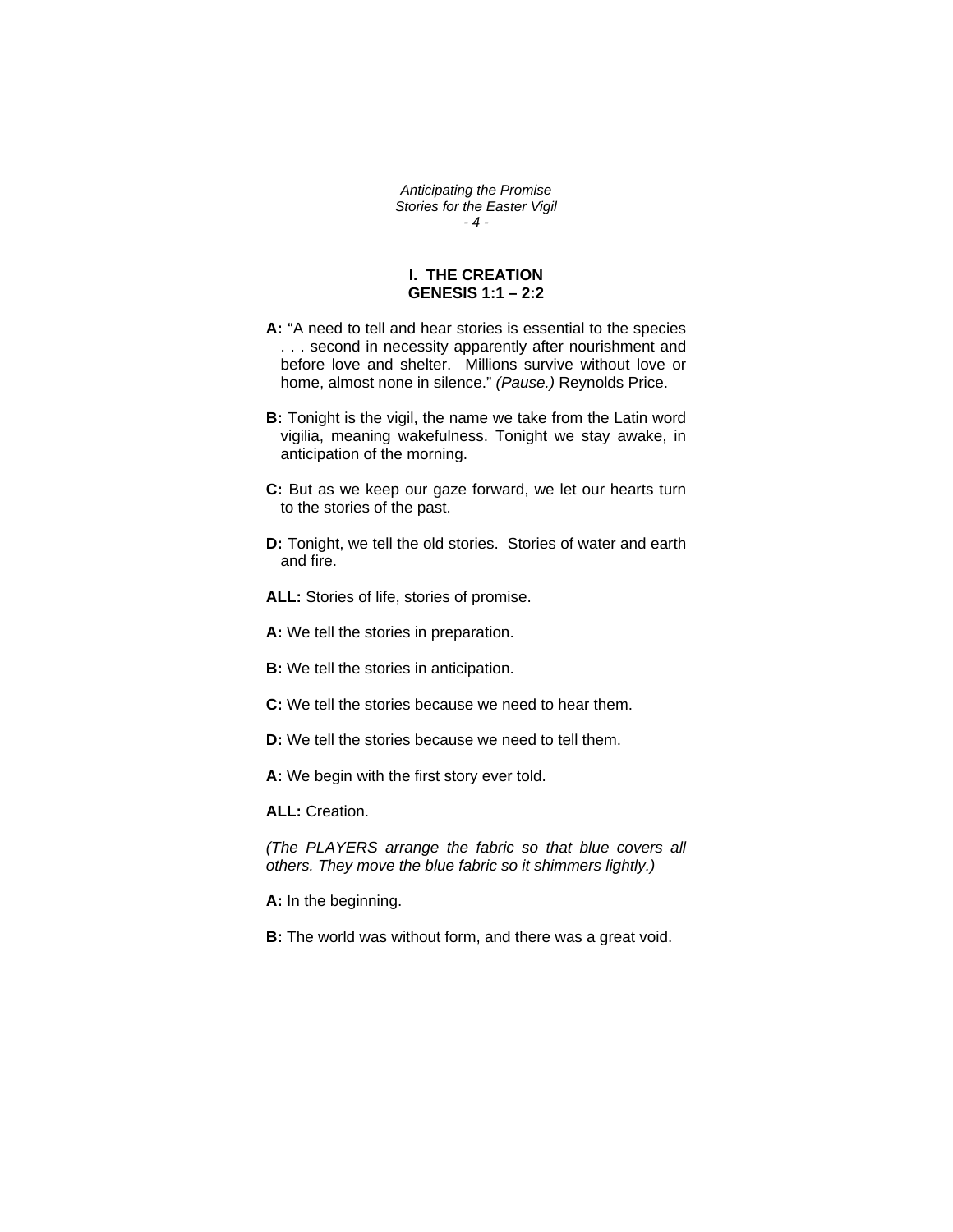*Anticipating the Promise Stories for the Easter Vigil - 5 -* 

**A:** In the beginning.

- **B:** Darkness covered the Earth.
- **A:** In the beginning.
- **B:** In the beginning.
- **C:** In the beginning.
- **D:** The spirit of God moved over the face of the water.
- **C:** In the beginning.
- **D:** God commanded that there be light.
- **C:** In the beginning.
- **D:** There was light.
- **C:** And God looked and saw that it was good.
- **ALL:** And there was evening and there was morning.
- **C:** And this was the first day.
- **A:** And then God divided the water from the dry land.
- *(The PLAYERS separate the blue and brown fabrics.)*
- **B:** And the dry land was called Earth.
- **A:** And above the Earth was sky.
- **ALL:** And there was evening and there was morning.
- **B:** And this was the second day.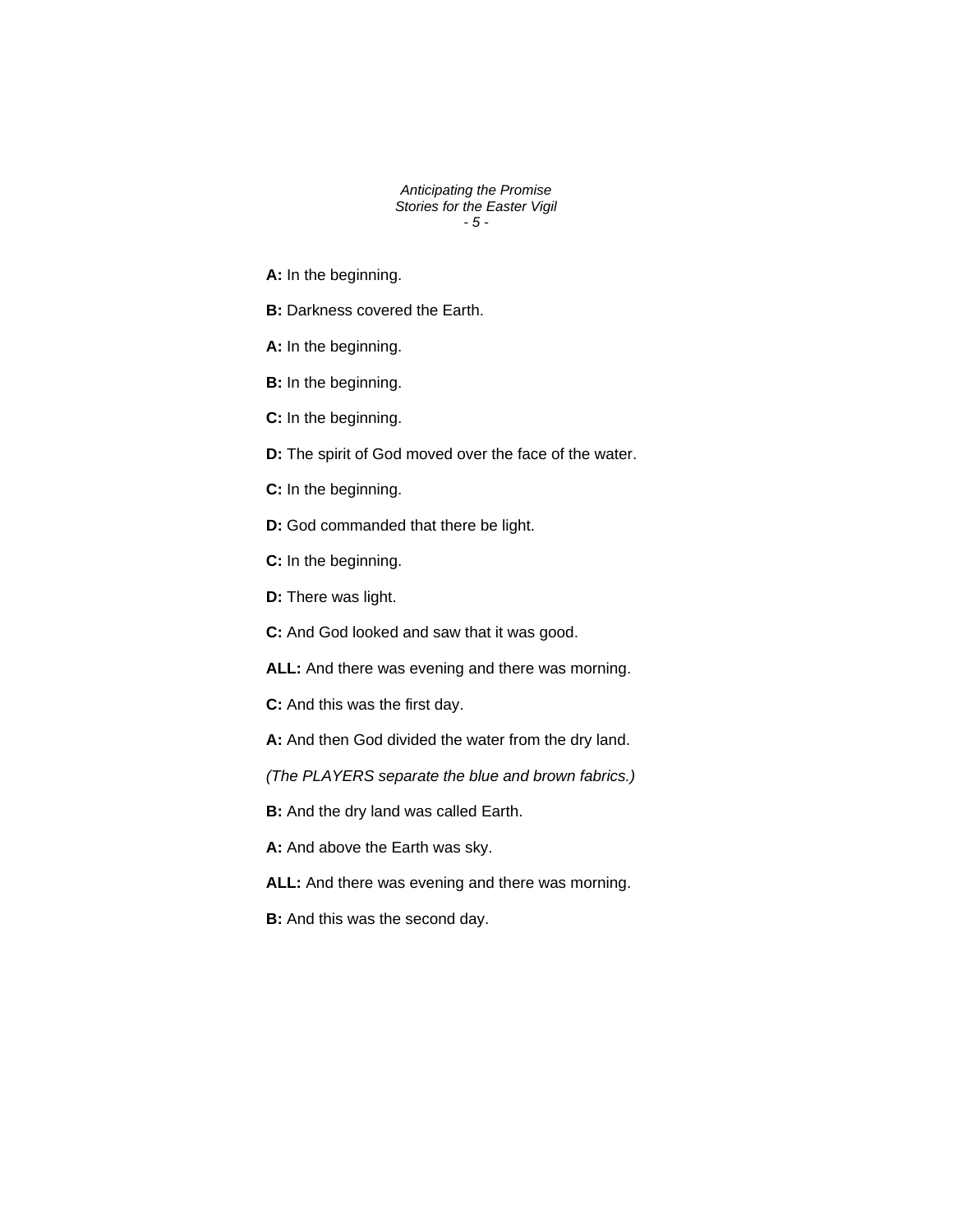*Anticipating the Promise Stories for the Easter Vigil - 6 -* 

**C:** And then God commanded that the Earth bring forth fruits.

**D:** And that the Earth bring forth grains.

- **C:** And God looked at all of this and saw that it was good.
- **A:** And as time passed God set lights in the sky.
- **B:** And the animals were made to roam the earth.
- **A:** And fish to inhabit the sea.
- **B:** God gave motion to the air and created wind.
- **A:** And moved the water to create tides.
- **B:** And birds flew, and comets shone, and volcanoes erupted, and trees pierced the sky.
- **A:** And God looked and saw that it was very good.
- **C:** And then…
- **D:** And then…
- **C:** And then, from the dust God made man.
- *(Two PLAYERS move together and touch, palm to palm.)*
- **D:** From the rib of that man he made woman.
- **C:** We were created in the image of God.
- **D:** Created in the image of God.
- **C:** And that is why we say...